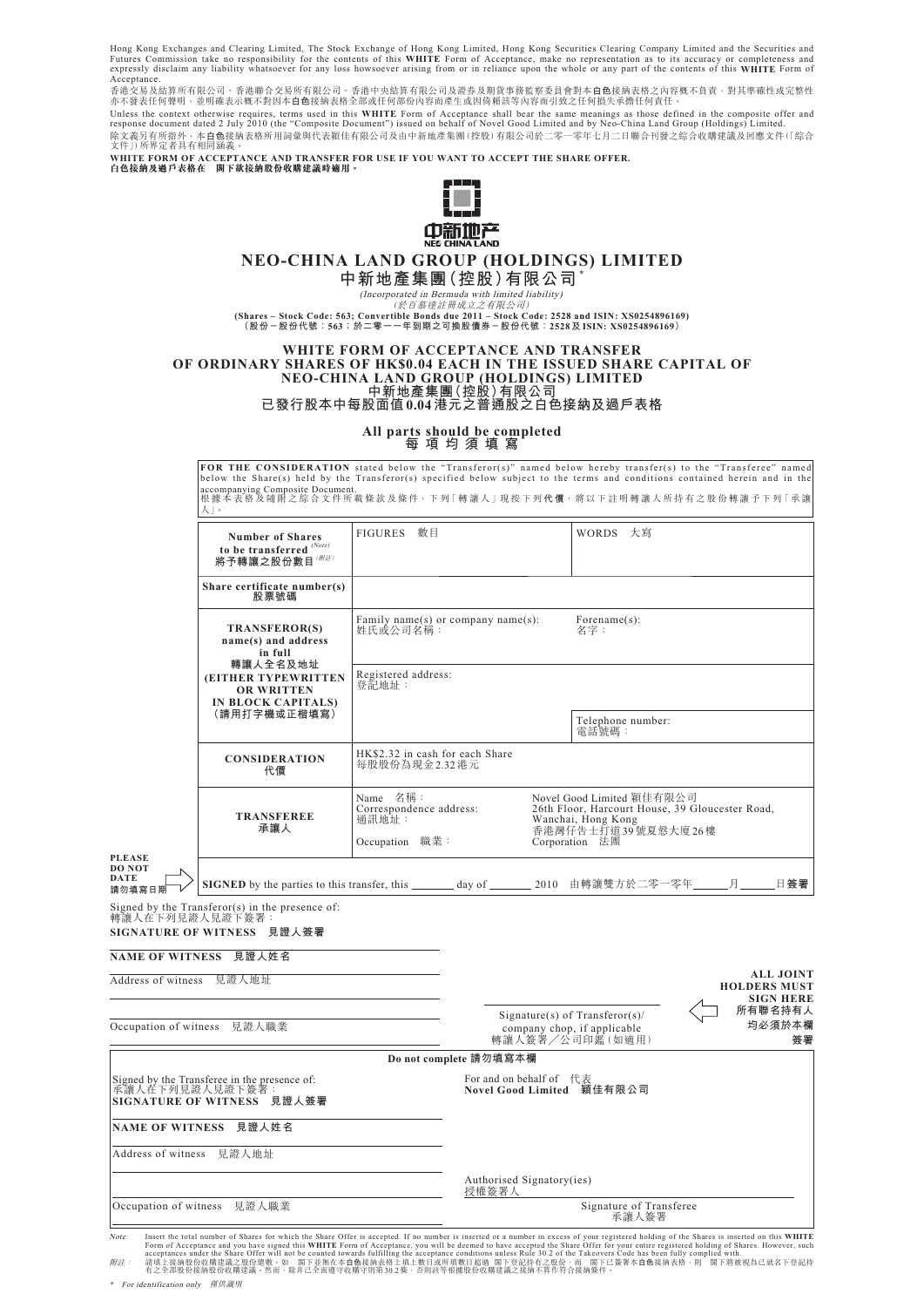#### **THIS WHITE FORM OF ACCEPTANCE IS IMPORTANT AND REQUIRES YOUR IMMEDIATE ATTENTION.**

If you are in any doubt as to any aspect of this WHITE Form of Acceptance or as to the action to be taken, you should consult your<br>licensed securities dealer or registered institution in securities, bank manager, solicitor

The making of the Share Offer to the Overseas Shareholders may be prohibited or affected by the laws of the relevant jurisdictions. If you are<br>an Overseas Shareholder, you should obtain appropriate legal advice regarding t fully indemnified and held harmless by you for any taxes as you may be required to pay. Acceptance of the Share Offer by you will constitute<br>a warranty by you that you are permitted under all applicable laws to receive and

## **HOW TO COMPLETE THIS WHITE FORM OF ACCEPTANCE**

To accept the Share Offer made by UBS and Nomura for and on behalf of the Offeror, you should complete and sign this WHITE Form of Acceptance and forward this WHITE Form of Acceptance and forward this WHITE Form of Accepta Acceptance.

#### **WHITE FORM OF ACCEPTANCE IN RESPECT OF THE SHARE OFFER**

- **To: The Offeror, UBS and Nomura** 1. My/Our execution of this **WHITE** Form of Acceptance (whether or not such form is dated) shall be binding on my/our successors and assignees, and shall constitute:
	- (a) my/our acceptance of the Share Offer made by UBS and Nomura for and on behalf of the Offeror, as contained in the Composite Document, for the consideration and on and subject to the terms and conditions therein and herein mentioned, in respect of the number of Share(s) specified in this WHITE Form of Acceptance or, if no such number is specified or a greater number is specified<br>than I/we am/are registered as the holder(s) of, in respect of such number of the Share(s) a
	- holder(s);<br>
	(b) m/our irrevocable instruction and authority to each of the Offeror and/or UBS, Nomura or their respective agent(s) to send<br>
	a cheque crossed "Not negotiable-account payee only" drawn in my/our favour for th connection with my/our acceptance of the Share Offer, by ordinary post at my/our risk to the person and the address stated below<br>or, if no name and address is stated below, to me or the first-named of us (in the case of jo date on which the Share Offer is declared unconditional, whichever is the later;

(Insert name and address of the person to whom the cheque is to be sent if different from the registered Shareholder or the first-<br>named of joint registered Shareholders.)<br>Name: (in block capitals)

- Address: (in block capitals)
- (c) my/our irrevocable instruction and authority to each of the Offeror and/or UBS, Nomura and/or such person or persons as any of them may direct for the purpose, on my/our behalf, to make and execute the contract note as required by Section 19(1) of the Stamp<br>Duty Ordinance (Chapter 117 of the Laws of Hong Kong) to be made and executed by me/us as t
- Share Offer including without limitation to insert a date in this WHITE Form of Acceptance or, if I/we or any other person shall<br>have inserted a date, to delete such date and insert another date and to do any other act tha Share Offer:
- (e) my/our undertaking to execute such further documents and to do such acts and things by way of further assurance as may be necessary or desirable to transfer my/our Share(s) tendered for acceptance under the Share Offer
- (f) my/our agreement to ratify each and every act or thing which may be done or effected by the Offeror and/or UBS, Nomura and/or<br>their respective agents or such person or persons as any of them may direct on the exercise
- (g) my/our irrevocable instruction and authority to the Offeror and/or UBS, Nomura or their respective agent(s) to collect from the Registrar on my/our behalf the Share certificate(s) in respect of the Share (s) due to be
- 2. I/We understand that acceptance of the Share Offer by me/us will be deemed to constitute a warranty by me/us to the Offeror, UBS and<br>Nomura that (i) the number of Share(s) specified in this **WHITE** Form of Acceptance wi in breach of the legal or regulatory requirements of any territory in connection with the Share Offer or his acceptance thereof, and is<br>permitted under all applicable laws to receive and accept the Share Offer, and any rev
- 3. In the event that my/our acceptance is not valid, or is treated as invalid, in accordance with the terms of the Share Offer, all instructions, authorisations and undertakings contained in paragraph 1 above shall cease and in which event, I/we authorise and request you to return to<br>me/us my/our Share certificate(s) and/or transfer receipt(s) and/or other document( required in respect thereof), together with this WHITE Form of Acceptance duly cancelled, by ordinary post at my/our risk to the person<br>Shareholders) at the registered address shown in the register of members of the Compan unconditional, whichever is the later.<br>Note: Where you have sent one or more transfer receipt(s) and in the meantime the relevant Share certificate(s) has/have been collected
	- by the Offeror and/or UBS, Nomura or their respective agent(s) from the Registrar on your behalf, you will be sent such Share certificate(s) in lieu of the transfer receipt(s).
- 4. I/We enclose the relevant Share certificate(s) and/or transfer receipt(s) and/or other document(s) of title (and/or any satisfactory indemnity or indemnities required in respect thereof) for the whole or part of my/our holding of Share(s) which are to be held by you on the terms<br>and conditions of the Share Offer. I/We understand that no acknowledgement of receipt
- given. I/we further understand that all documents will be sent by ordinary post at my/our own risk.<br>5. I/We warrant and represent to you that I am/we are the registered Shareholder(s) of the number of Shares specified in t way of acceptance of the Share Offer.
- 6. I/We warrant to the Offeror that I/we have satisfied the laws of the jurisdiction where my/our address is stated in the register of members of the Company in connection with my/our acceptance of the Share Offer, including the obtaining of any governmental, exchange<br>control or other consents and any registration or filing which may be required and the complianc
- requirements.<br>7. I/We warrant to the Offeror that I/we shall be fully responsible for payment of any transfer or other taxes or duties payable in respect<br>of the jurisdiction where my/our address is located as set out in th acceptance of the Share Offer.
- 8. I/We acknowledge that, save as expressly provided in the Composite Document and this **WHITE** Form of Acceptance, all acceptance, instructions, authorities and undertakings hereby given shall be irrevocable and unconditional.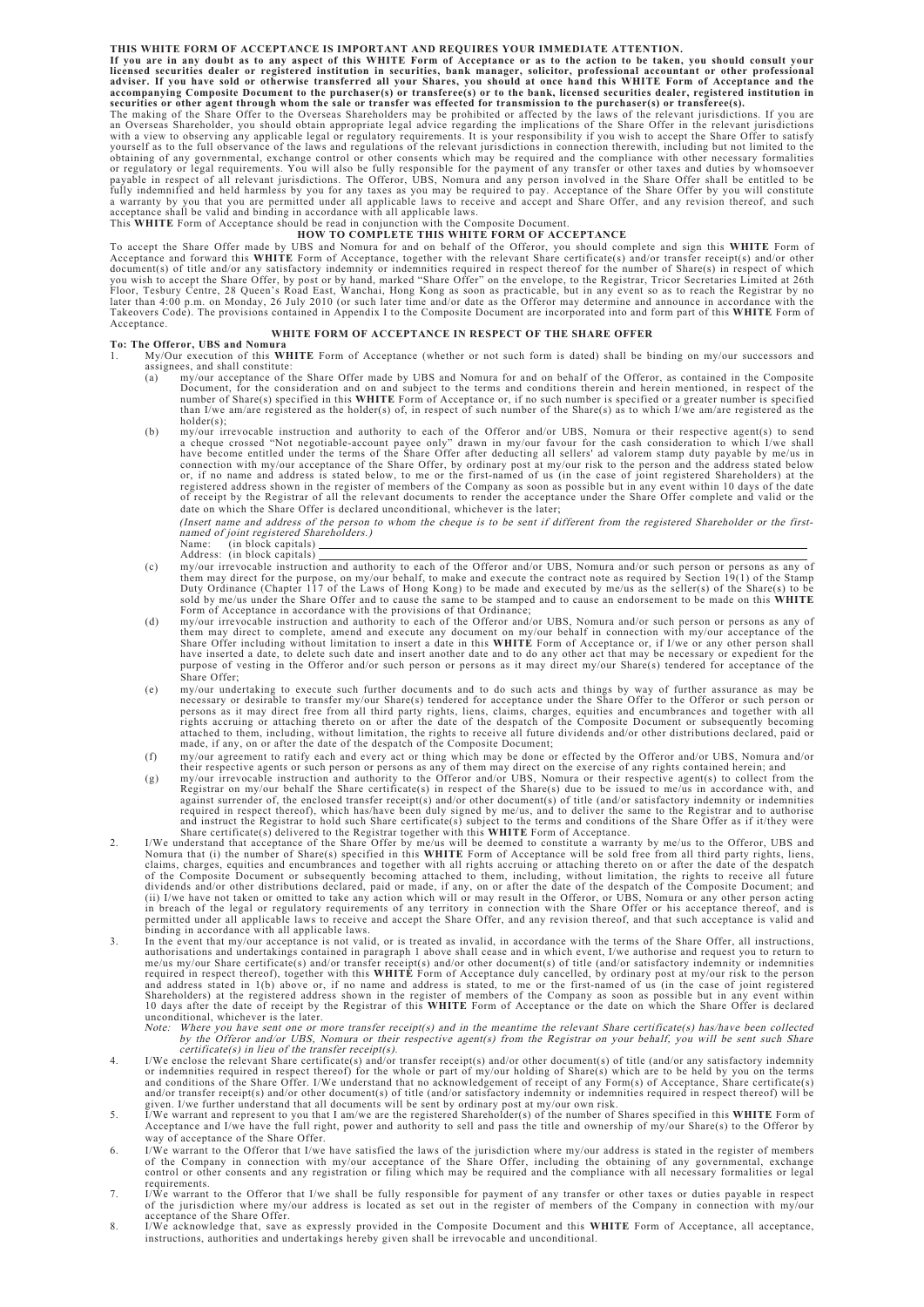### **本白色接納表格乃重要文件,請即處理。**

**閣下如對本白色接納表格之任何方面或應採取之行動有任何疑問,應諮詢 閣下之持牌證券交易商或註冊證券機構、銀行經理、律師、專業會計 師或其他專業顧問。 閣下如已將名下之股份全部售出或以其他方式轉讓,應立即將本白色接納表格及隨附之綜合文件送交買主或承讓人,或經 手買賣或轉讓之銀行、持牌證券交易商、註冊證券機構或其他代理商,以便轉交買主或承讓人。**

向海外股東提出股份收購建議可能會受有關司法權區之法例禁止或影響。倘 閣下為海外股東,應就股份收購建議於有關司法權區之限制自行尋 求適當之法律意見,並遵守任何適用法律或監管規定。 閣下如欲接納股份收購建議,須自行負責就此全面遵守有關司法權區之法例及規例(包括 但不限於取得任何可能規定之政府、外匯管制或其他同意,以及遵守其他必要手續或監管或法律規定)。 閣下亦須全面負責支付任何人士於所有 有關司法權區應付之任何轉讓或其他稅項及徵費。收購方、瑞銀集團、野村及任何參與股份收購建議之人士均有權獲悉數彌償及毋須就 閣下可 能須支付之任何税項承擔任何責任。 閣下接納股份收購建議將構成 閣下保證, 閣下根據所有適用法例獲准收取及接納股份收購建議(及其任 何修訂),而根據所有適用法例,該接納為有效及具約束力。

本**白色**接納表格應與綜合文件一併閱讀。

## **本白色接納表格填寫方法**

閣下如欲接納瑞銀集團及野村代表收購方提出之股份收購建議,應填妥及簽署本**白色**接納表格,連同 閣下欲接納股份收購建議之股份數目之 相關股票及╱或過戶收據及╱或其他所有權文件及╱或就此所需並令人信納之任何彌償保證(信封面須註明「股份收購建議」),於實際可行情況 下盡快郵寄或親自送交過戶處,卓佳秘書商務有限公司(地址為香港灣仔皇后大道東28 號金鐘匯中心26 樓),惟無論如何必須於二零一零年七月 二十六日(星期一)下午四時正(或收購方根據收購守則可能決定及公佈之有關較後時間及╱或日期)前送達。綜合文件附錄一所載之條文納入本**白 色**接納表格並構成其中部份。

### **股份收購建議之白色接納表格**

### **致:收購方、瑞銀集團及野村**

- 1. 本人╱吾等一經簽署本**白色**接納表格(不論該表格是否已註明日期),本人╱吾等之承繼人及受讓人將受此約束,並表示:
	- (a) 本人╱吾等按綜合文件及本**白色**接納表格所述代價按照並遵守當中所述條款及條件,就本**白色**接納表格所註明之股份數目接納綜 合文件所載由瑞銀集團及野村代表收購方提出之股份收購建議,或如未有填上數目或填上之數目超過本人╱吾等以登記持有人名 義持有之數目,則就本人/吾等名下登記持有之有關股份數目接納股份收購建議;
	- (b) 本人╱吾等不可撤回地指示及授權收購方及╱或瑞銀集團、野村或彼等各自之代理,各自就本人╱吾等根據股份收購建議之條款 應得之現金代價(扣除本人╱吾等就本人╱吾等接納股份收購建議應付之所有賣方從價印花稅),以「不得轉讓 — 只准入抬頭人賬 戶」方式向本人╱吾等開出劃線支票,然後盡快惟無論如何於過戶處接獲所有相關文件致使股份收購建議項下之接納為完整及有效 之日或股份收購建議宣佈成為無條件之日(以較後者為準)起計10日內,按以下地址以平郵方式寄予以下人士,或如無於下欄填上 姓名及地址,則按本公司股東名冊所示登記地址以平郵方式寄予本人或吾等當中名列首位者(如屬聯名登記股東),郵誤風險概由 本人╱吾等承擔;

(倘收取支票之人士並非登記股東或名列首位之聯名登記股東,則請在本欄填上該名人士之姓名及地址。)

- (c) 本人╱吾等不可撤回地指示及授權收購方及╱或瑞銀集團、野村及╱或彼等任何一方可能就此指定之有關人士,各自代表本 人╱吾等製備及簽立香港法例第117 章印花稅條例第19(1) 條規定本人╱吾等作為根據股份收購建議出售股份之賣方須製備及簽立 之成交單據,並按該條例之規定安排該單據加蓋印花及安排在本**白色**接納表格背書證明;
- (d) 本人╱吾等不可撤回地指示及授權收購方及╱或瑞銀集團、野村及╱或彼等任何一方可能指定之有關人士,各自代表本人╱吾等 填妥、修訂及簽署任何有關本人/吾等接納股份收購建議之文件,包括但不限於在本**白色**接納表格填上日期,或如本人/吾等或 任何其他人士已填上日期,則有關人士可刪去該日期,然後填上另一日期,以及辦理任何其他必需或權宜之手續,將本人 提交接納股份收購建議之股份轉歸收購方及╱或其可能指定之有關人士所有;
- (e) 本人╱吾等承諾於必需或合宜時簽署有關其他文件及辦理有關其他手續及事項,以將本人╱吾等根據股份收購建議提交接納之股 份轉讓予收購方或其可能指定之有關人士,該等股份不附帶一切第三方權利、留置權、申索權、押記、衡平權及產權負擔,並連 同於寄發綜合文件日期或之後累算或附帶或其後成為附帶之一切權利(包括但不限於收取於寄發綜合文件日期或之後宣派、派付或 作出之一切未來股息及╱或其他分派(如有)之權利);
- (f) 本人╱吾等同意追認收購方及╱或瑞銀集團、野村及╱或彼等各自之代理或彼等任何一方可能指定之有關人士於行使本表格所載 任何權利時可能作出或進行之各種行動或事宜;及
- (g) 本人╱吾等不可撤回地指示及授權收購方及╱或瑞銀集團、野村或彼等各自之代理,代表本人╱吾等交回隨附經本人╱吾等正式 簽署之過戶收據及╱或其他所有權文件(及╱或就此所需並令人信納之彌償保證),憑此向過戶處領取本人╱吾等就股份應獲發之 股票,並將有關股票送交過戶處,且授權及指示過戶處根據股份收購建議之條款及條件持有該等股票,猶如該(等)股票已連同本 **白色**接納表格一併送交過戶處論。
- 2. 本人╱吾等明白本人╱吾等接納股份收購建議,將被視為構成本人╱吾等向收購方、瑞銀集團及野村保證(i)本**白色**接納表格所註明股份數 目將在不附帶一切第三方權利、留置權、申索權、押記、衡平權及產權負擔,並連同於寄發綜合文件日期或之後累算或附帶或其後成為附 帶之一切權利(包括但不限於收取於寄發綜合文件日期或之後宣派、派付或作出之一切未來股息及╱或其他分派(如有)之權利)下出售;及 (ii)本人╱吾等並無採取或不採取任何行動而將或可能致使收購方或瑞銀集團、野村或任何其他人士違反任何地區與股份收購建議或其接 納有關之法律或監管規定,且彼根據所有適用法例獲准收取及接納股份收購建議(及其任何修訂),而根據所有適用法例,該接納為有效及 具有約束力。
- 3. 倘按股份收購建議之條款本人╱吾等之接納屬無效或被視為無效,則上文第1段所載之所有指示、授權及承諾均會失效。在此情況下,本 人╱吾等授權並懇請 閣下盡快惟無論如何於過戶處接獲本**白色**接納表格之日或股份收購建議宣佈成為無條件之日(以較後者為準)後10日 內,將本人╱吾等之股票及╱或過戶收據及╱或其他所有權文件(及╱或就此所需並令人信納之彌償保證)連同已正式註銷之本**白色**接納表 格以平郵方式一併寄予上文1(b) 所列之人士及地址,或如未有列明姓名及地址,则按本公司股東名冊所示登記地址寄予本人或吾等當中名 列首位者(如為聯名登記股東),郵誤風險概由本人╱吾等承擔。
	- 附註: 倘 閣下交出一份或以上過戶收據,而收購方及╱或瑞銀集團、野村或彼等各自之代理已代表 閣下從過戶處領取有關股票,則發還予 閣 下者將為該(等)股票而非過戶收據。
- 4. 本人╱吾等茲附上本人╱吾等持有之全部或部分股份之相關股票及╱或過戶收據及╱或其他所有權文件(及╱或就此所需並令人信納之任 何彌償保證),由 閣下按股份收購建議之條款及條件予以保存。本人╱吾等明白任何交回之**白色**接納表格、股票及╱或過戶收據及╱或 其他所有權文件(及╱或就此所需並令人信納之彌償保證)概不獲發收據。本人╱吾等亦了解以平郵方式寄發所有文件之一切郵誤風險概由 本人╱吾等自行承擔。
- 5. 本人╱吾等向 閣下保證及聲明,本人╱吾等為本**白色**接納表格所註明股份數目之登記股東,而本人╱吾等有十足權利、權力及授權以接 納股份收購建議之方式,向收購方出售及移交本人╱吾等之股份之所有權及擁有權。
- 6. 本人╱吾等向收購方保證,本人╱吾等已遵守在本公司股東名冊上列示本人╱吾等地址所在司法權區關於本人╱吾等接納股份收購建議方 面之法例,包括獲得任何所需之政府、外匯管制或其他方面之同意及任何註冊或存檔,及辦理一切必須之手續或遵守法律規定。
- 7. 本人╱吾等向收購方保證,本人╱吾等須就支付在本公司股東名冊上載列本人╱吾等地址所在司法權區關於本人╱吾等接納股份收購建議 方面應付之任何轉讓稅或其他稅項或徵稅承擔全部責任。
- 8. 本人╱吾等知悉,除綜合文件及本**白色**接納表格明文規定外,據此作出之所有接納、指示、授權及承諾均不可撤回及為無條件。

姓名:(請用正楷填寫)

地址:(請用正楷填寫)